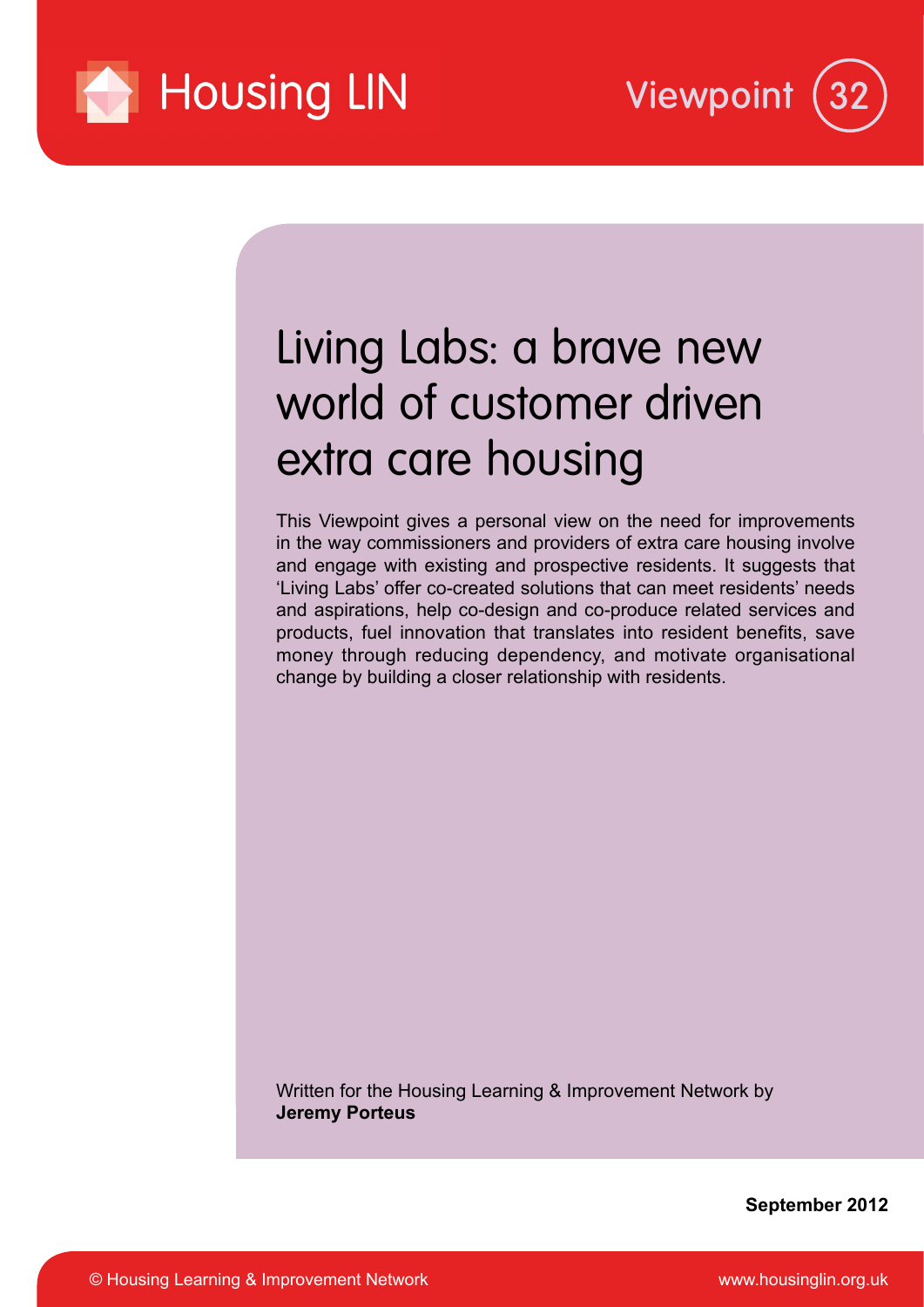## **Introduction**

In recent months, the Housing Learning & Improvement Network (LIN) has published a selection of Viewpoints and Case Studies to stimulate discussion around citizenship, consumerism, choice and control. We have sought to raise the profile of these concepts within the sector and improve the quality of extra care housing. These learning and improvement resources have sought to challenge the way we plan, design and deliver specialist accommodation for older people.

In this Viewpoint, I want to go one step further. I hope to show how those working in the housing with care sector can use these think pieces and practice pieces to leap into a brave new world of user-informed services. Such services will 'poll' the living experience of older people and create an organisational culture that actively responds to the everyday lived experience of older residents. This will include co-producing the way specialist housing is designed and managed and how related care and services are delivered. In other words, cocreating a *'Living Lab'* environment.

# **The** *'Living Lab'* **concept**

In my mind's eye, the phrase 'living laboratories' tends to conjure up images of scientific experiments being performed on 'specimens' in pristine white rooms. However, this is not about a scientific experiment: it is about recognising that people's lives fluctuate and how we respond to the implications of that. Indeed, the way extra care housing services are planned, designed, commissioned and delivered must be more flexible to reflect the daily experiences of older people and respond to any longer term housing and/or care needs or changes in their life course.

The concept of *'Living Labs'* has grown out of the social – rather than physical – sciences, particularly, as they apply to experiential-driven service design, social marketing techniques and consumer behaviour analytics.

In my view, housing with care providers, developers and commissioners could usefully adopt it to meaningfully engage with older people and their families, offering a tailored personal service and creating a smarter and more dynamic customer-to-business relationship. In the new economic climate we are operating in, this must make good business sense!

As illustrated in the Housing LIN Viewpoint by Margi Shand, resident involvement, tenant participation or user engagement with extra care housing residents is too often a one-off, tickbox exercise. She calls for a radical new approach.<sup>1</sup>

At present, it is usually driven by the needs and timetable of the landlord or service provider – often with a specific performance objective, task or contract compliance requirement in mind. It is not fully outcome-focussed and, if it was, the outcomes are more likely to be service outcomes rather than people outcomes. A glorified coffee morning with clipboards is not genuine user engagement, even if you do tag it as a focus group and upgrade the usual digestive biscuits to chocolate hob nobs!

<sup>1</sup> - Shand, M (2012). *A radical rethink is required in the way we involve and engage with residents of extra care housing*. Viewpoint No 28, Housing Learning and Improvement Network

<sup>©</sup> Housing Learning & Improvement Network – www.housinglin.org.uk 1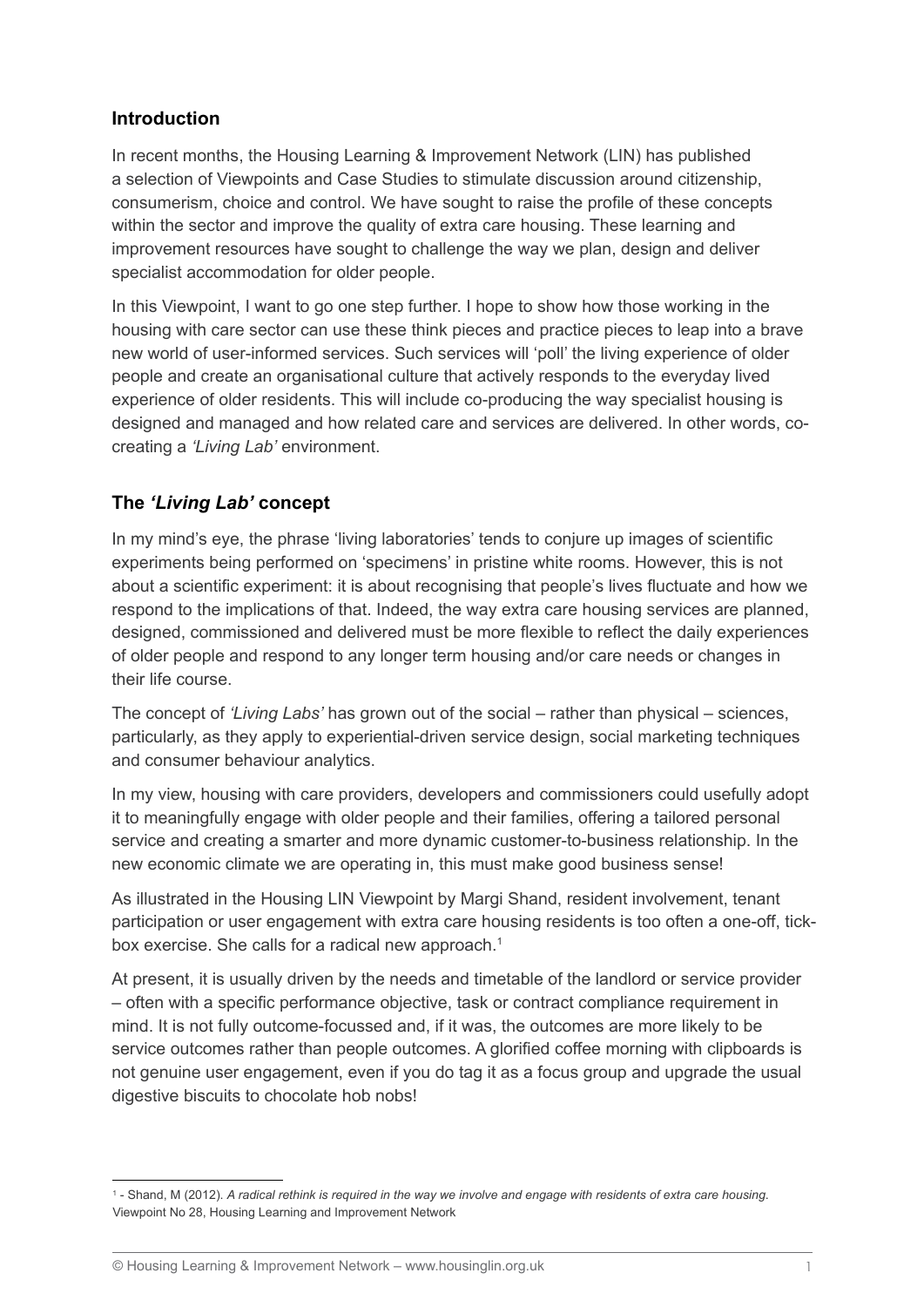As a Working Group report I was involved in a couple of years ago highlighted  $^2$ :

- Resident satisfaction and wellbeing increases as a result of effective involvement. It leads to a greater sense of 'ownership' by residents and staff
- Staff job satisfaction increases as they work with residents to achieve results
- Listening to residents' feedback supports work to improve services and explore and plan future needs
- Sheltered housing residents have mobilised effectively against developments where they feel that they have not been consulted
- Tenant involvement and empowerment is an underpinning standard of the Tenant Services Authority.

But, you might be thinking, if terms such as tenant involvement, user engagement and empowerment are fuzzy and apt to be used in a tokenistic fashion, how much more does that apply to something as esoteric-sounding as *'Living Labs'* ?

It's true that a web search using the term throws up a fair amount of material that seems impenetrable and jargon-ridden. However, simply put, the way we should be collaborating with customers and drawing on their knowledge and experience in order to improve existing services are essential components of a *'Living Lab'*. In the world of specialist housing and care services, the prize is how we incorporate these to ensure that the needs and aspirations of those expected to live in such accommodation are realised now and into the future.

#### **From rhetoric to reality**

The European Network of Living Labs, which is linked to the European Union, says:

*"A living lab is a real-life test and experimentation environment where users and producers co-create innovations. Living labs have been characterised by the European Commission as Public-Private-People-Partnerships for user-driven open innovation."*

It says that a *'Living Lab'* is involved in four main activities:

- 1. Co-creation: co-design by users and producers
- 2. Exploration: discovering emerging users, behaviours and market opportunities
- 3. Experimentation: implementing the scenarios within communities of users
- 4. Evaluation: assessment of concepts, products and services according to socioergonomic, socio-cognitive and socio-economic criteria.3

In their Housing LIN Viewpoint, Imogen Blood and Jenny Pannell outline how the idea of the Big Society will require fundamental changes in how a range of services for people living in retirement are supported and managed.<sup>4</sup> As they point out, given that this is taking place in a period of financial austerity there is concern that building this 'community capacity' will be

<sup>2</sup> - CHS/TPAS (2010). *Effective resident involvement and consultation in sheltered housing: a good practice guide for commissioners and providers*. Report from a DCLG working group

<sup>&</sup>lt;sup>3</sup> - www.openlivinglabs.eu/aboutus

<sup>4</sup> - Blood, I and Pannell, J (2012), *Building Mutual Support &Social Capital in Retirement Communities*. Viewpoint No 23, Housing Learning and Improvement Network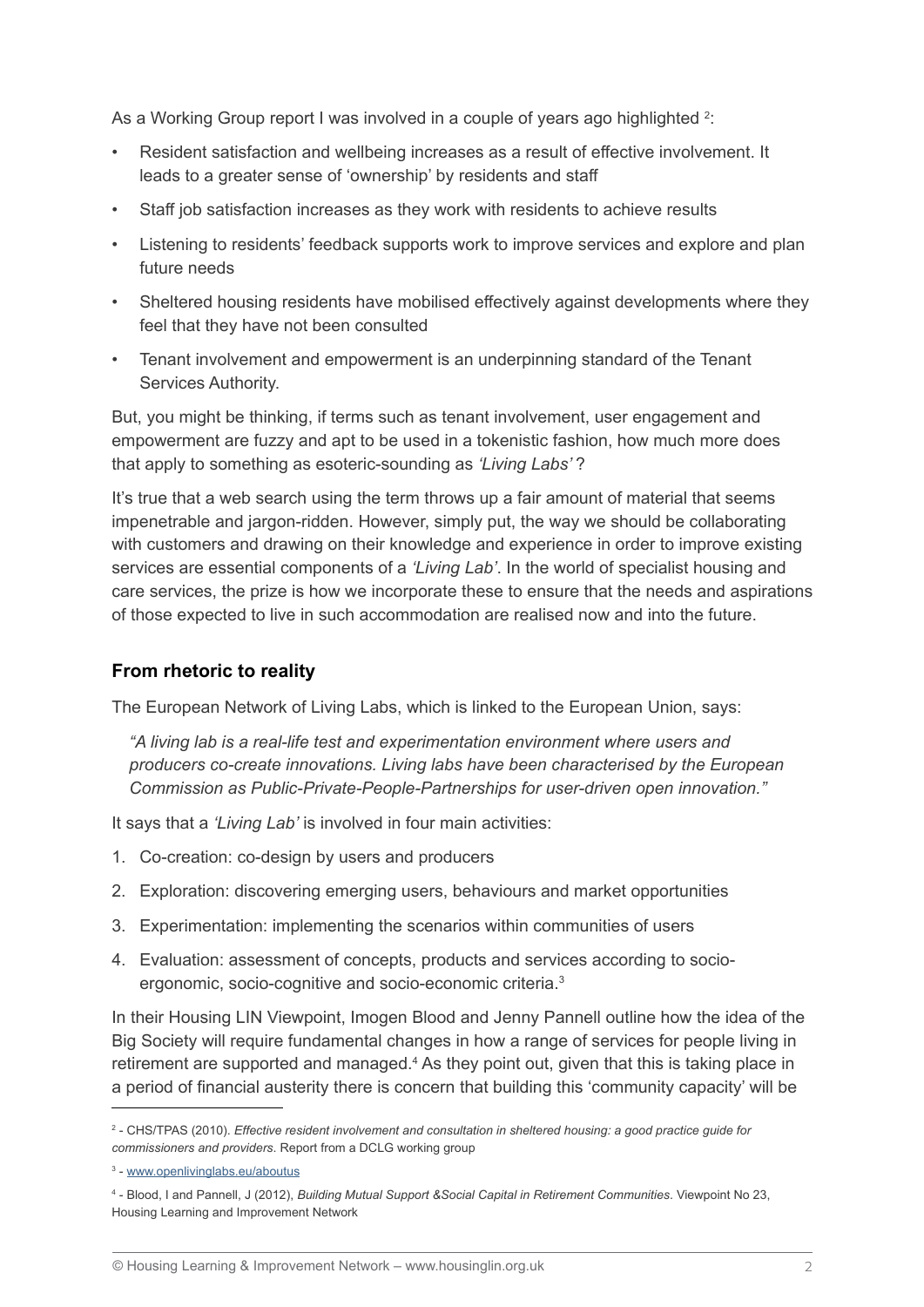seen as a way of providing a cheap substitute for jobs, services and facilities being cut. It cannot do that.

In a more recent Housing LIN Viewpoint, Lawrence Miller and Cormac Russell write that strength-based approaches encompass wider community assets and go beyond the provision of 'services'. They advocate an Asset Based Community Development (ABCD) approach, showing that when citizens address issues within their unique competencies they build social capital and social cohesion; not doing so depletes social capital and exacerbates social fabric issues. They state: *"The ABCD approach presents a positive challenge to organisations such as housing and care providers that work with older people: to nurture the growth of this social capital, to partner with older people and promote genuine partnerships."* <sup>5</sup>

In the current financial climate, Alex Fox from SharedLivesPlus sees user-led management as one way to ameliorate the impact of austerity. He says: *"The impact of the cuts can be mitigated, if only partly, if we give genuine ownership of the care and support system to the people closest to its delivery…There will need to be investment but investment in different places. Investment in advocacy rather than in gate-keeping. Investment in helping people, families and front-line workers to share ownership of services rather than in endless consultation."* <sup>6</sup>

All these views encompass principles that help define a *'Living Lab'*. However, the real test is how we move from rhetoric to reality. Are there lessons we can draw on?

#### **Examples and outcomes**

While still behind North America and Europe, here in Britain there are examples of deeper forms of engagement that in some ways draw on the *'Living Labs'* approach. I have listed a few below:

#### *Play your cards right*

Supported by the Housing LIN, Elderly Accommodation Counsel (EAC) has devised an entertaining method of consulting residents of retirement housing. This card-game resident consultation tool informs managers and housing providers on how their residents value their home, the communal facilities, the services they receive and their quality of life and lifestyle.<sup>7</sup>

The game involves the residents in small groups as well as individually, giving them the chance to discuss statements such as "we are consulted when it matters, and our views are taken into account", and then agree on ratings, but also to respond privately about any concerns or positive aspects about their home and/or services. Importantly, the outcomes feed into the EAC National Housing for Older People Awards, where the residents' scores determine the winning schemes and also point to areas for improvement. This year, over 2,800 residents from over 300 schemes participated. The 2012 Housing LIN award was won by School Court, Hednesford, Staffordshire.<sup>8</sup>

<sup>&</sup>lt;sup>5</sup> - Miller, L and Russell, C (2012), *A Strength-based Approach to Ageing Well: the Housing Dimension*. Viewpoint No 30, Housing Learning and Improvement Network

<sup>6</sup> - Fox. A (2010) Age2Age – housing and multigenerational practice seminar notes, 28 Jan 2010

<sup>7</sup> - www.housingcare.org/providers/eac-resident-consulatation.aspx

<sup>&</sup>lt;sup>8</sup> - www.housingcare.org/providers/housing-for-older-people-awards-2012.aspx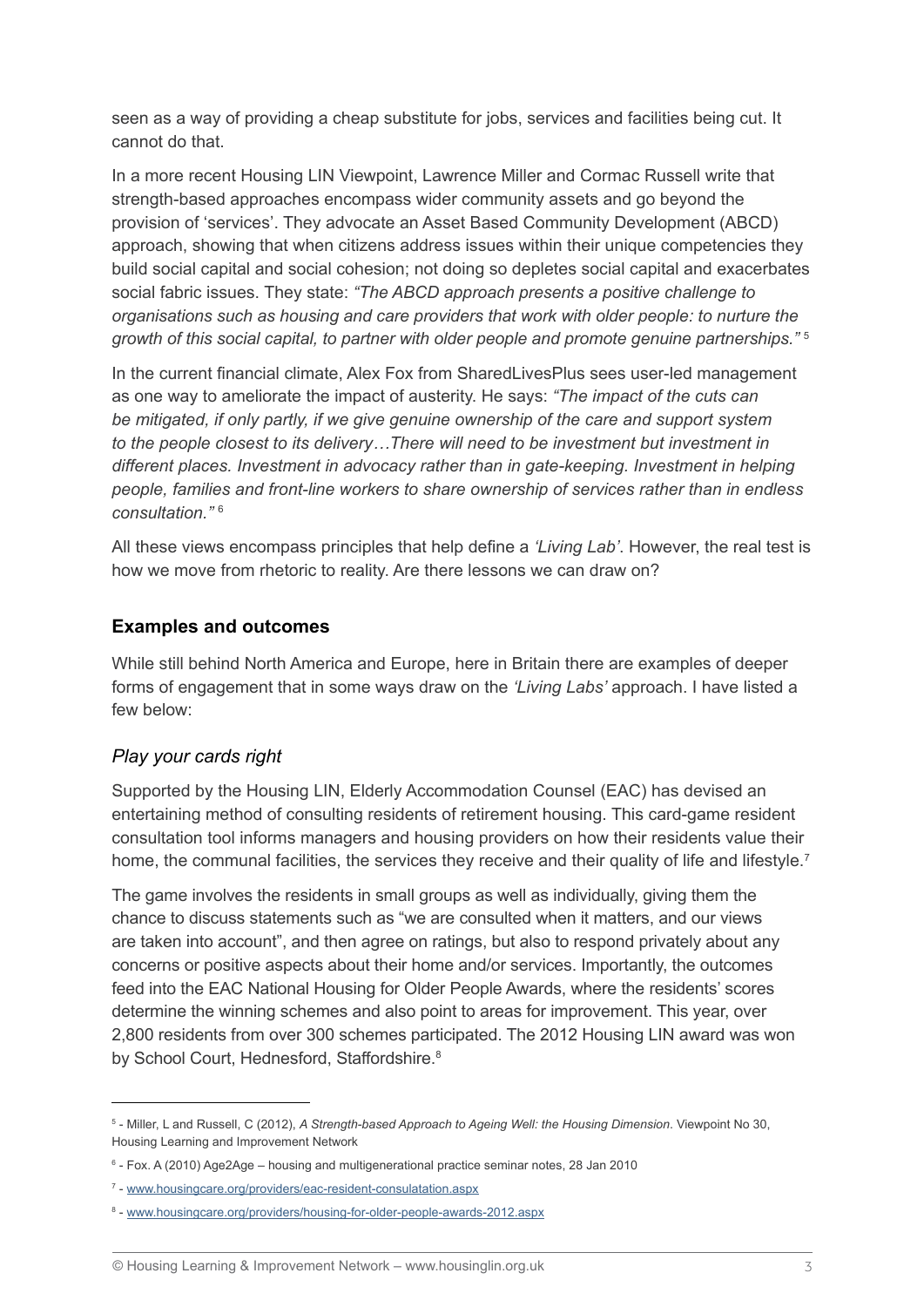At Cairn Housing Association, Inverness, they chose to use the EAC Card Game as the basis for a large scale tenant satisfaction survey in their very sheltered (extra care housing), sheltered, retirement housing because they wished to:

- Minimise staffing resource requirements in the administration of the survey including survey development, collating responses and producing initial analysis of feedback
- Minimise staff influence on responses made by tenants to ensure integrity of information
- Demonstrate to stakeholders that they are responding to tenant feedback about the frequency of consultations and how these are conducted
- Ensure that the survey process is as enjoyable as possible for older participants, taking account of individual needs of their customers
- Maximise tenant participation and response rates
- Provide an opportunity to assess the appropriateness of the approach for future tenant satisfaction surveys.

Having individual court (scheme) reports has allowed them to easily share with tenants the feedback received and agree any actions they need to take to improve their services.

Also, the feedback has been extremely useful in assisting them when updating their selfassessment returns to the Care Inspectorate (the care services regulator in Scotland, equivalent to the Care Quality Commission in England) and demonstrating to funders their continued commitment to consultation and service improvement and, above all, offering residents a lasting say about their homes, care and support.

#### *Partnerships with Older People*

In Gloucestershire, an experiment has confirmed that one way of combatting 'consultation fatigue' or scepticism is actually employing and training older people themselves to carry out some of the engagement.

The team evaluating the county's Partnerships for Older People Project (POPPs), which had focussed on improving the lives of care home residents, recruited six older people as community researchers to evaluate one specific aspect of the POPPs project.

They were trained, paid and supported to interview residents about activity programmes in their homes. Their findings were included in the final evaluation report and several are now involved in reviewing public services for local authority or NHS organisations.

In a paper written jointly with several of the community researchers, Simon Evans, formerly Senior Research Fellow at the University of the West of England, concluded: *"At the heart of this successful project, and a key feature of meaningful and effective public participation, was the relationship between research partners (including the community researchers)… As with any relationship, the development of trust requires time, effort and patience from all partners."*

He said that paying and training the older people showed that their contribution was valued. Involving them at an early stage and including them in the process of developing the research reinforced this message and ensured they were fully engaged.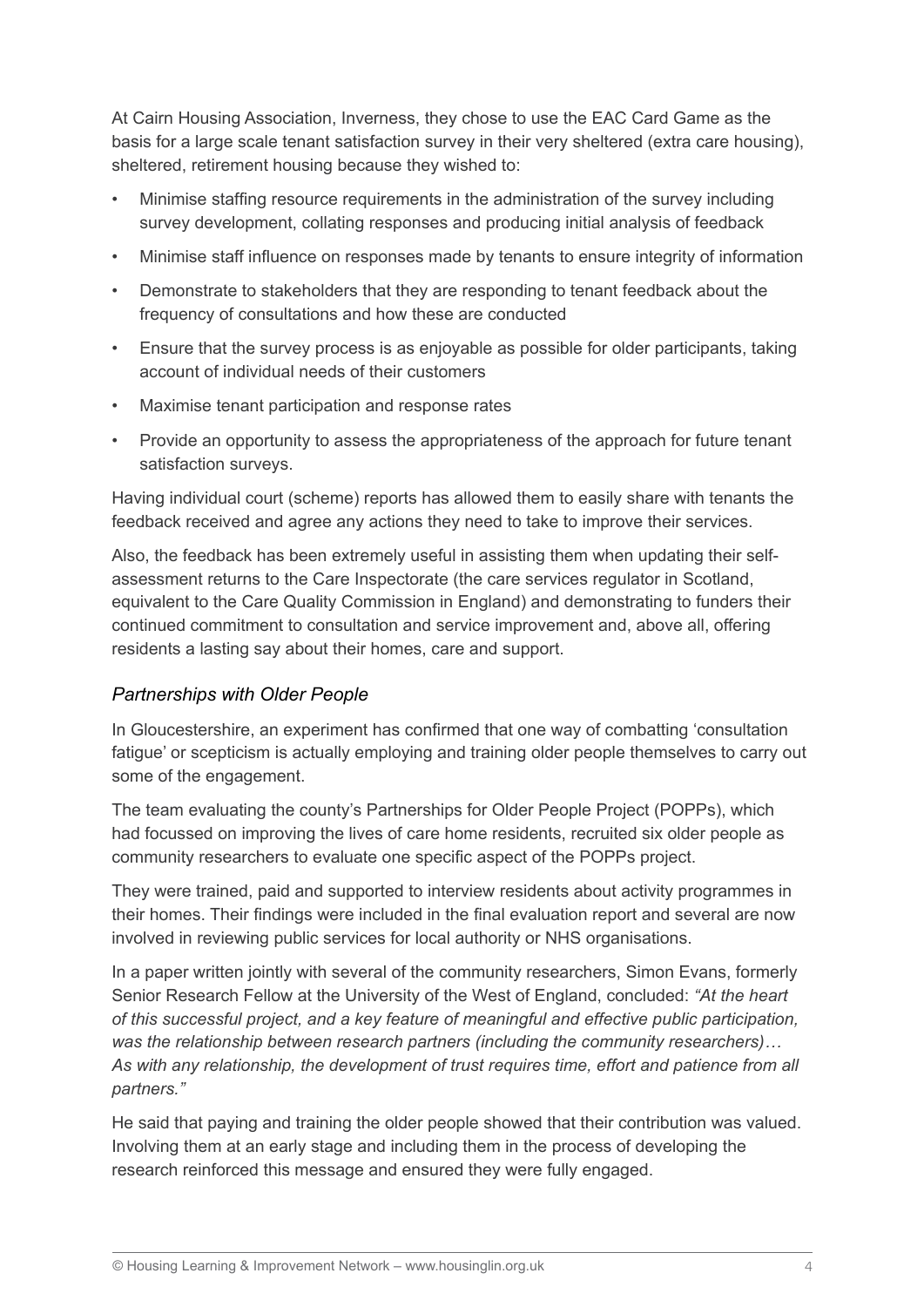He concluded: *"Our experiences demonstrate that it is possible for academics to offer real and meaningful opportunities for older people as researchers, provided that adequate resources are provided."* <sup>9</sup>

#### *Designing for inclusion*

The Helen Hamlyn Centre for design's age and ability research lab works on practical design ideas that improve the lives of people of all ages and abilities. Its website outlines its approach: *"We address the major challenges of daily living, using techniques drawn from design ethnography and inclusive design to better understand needs and aspirations. We consider people as equal in the process, working closely with diverse groups of older, younger and differently-abled people throughout our research."*

Its current research themes include how design can help meet *"the major everyday concerns of people across the spectrum of age and ability… From completing daily tasks independently in the home through to issues such as health concerns, financial worries, reduced mobility and social isolation."* <sup>10</sup>

The Centre has worked with a well-known stair-lift manufacturer on a project that will shape the stairlifts to be used by the baby boomers. It was based on the idea that 'young old' people now in their late sixties or early seventies are very different to people now over eighty in the way they relate to technology, their attitude as consumers and their tastes and preferences in home furnishings and design.

For the manufacturer, the project allowed the company to look more closely at the desires and expectations of future customers and to meet them through a process of innovative design thinking. The Centre describes this as working closely with older people to understand their needs and aspirations to "create a portrait of ageing in the home".

For example, care homes have been recognised as a distinct form of *'Living Lab'* by some international agencies. While the Helen Hamyln Centre does not appear to use the term, it has run a project aimed at helping care home architects, designers and managers to reconcile the different and changing needs of residents. This resulted in design guidance on an open website. The guidance covers a range of subjects from large-scale site layouts of new homes to the details and furnishing of individual rooms.11

The Centre says: *"The aim is to influence the designers, specifiers and operators of future care homes to help create spaces that feel more like a home, that compensate for multiple disabilities and help older residents to build on their remaining abilities to remain active for longer."* 

#### *Smart Technology and Assistive Living*

Drawing lessons from the United States in particular, a growing number of commercial organisations are embracing the concept of *'Living Labs'* as they seek new ways to ensure there will be a market for their goods and services in a society where the 'customer is king'. This includes testing out new telecare and telehealth devices and systems aimed at helping more people to live independently and healthier lives, as well as living longer ones.

<sup>9</sup> - Evans, S et al (2011). *Evaluating services in partnership with older people: exploring the role of 'community researchers*. Working with Older People Vol 15, Issue 1

<sup>10 -</sup> www.hhc.rca.ac.uk/204/all/1/age--ability.aspx

<sup>11 -</sup> www.bettercarehomes.org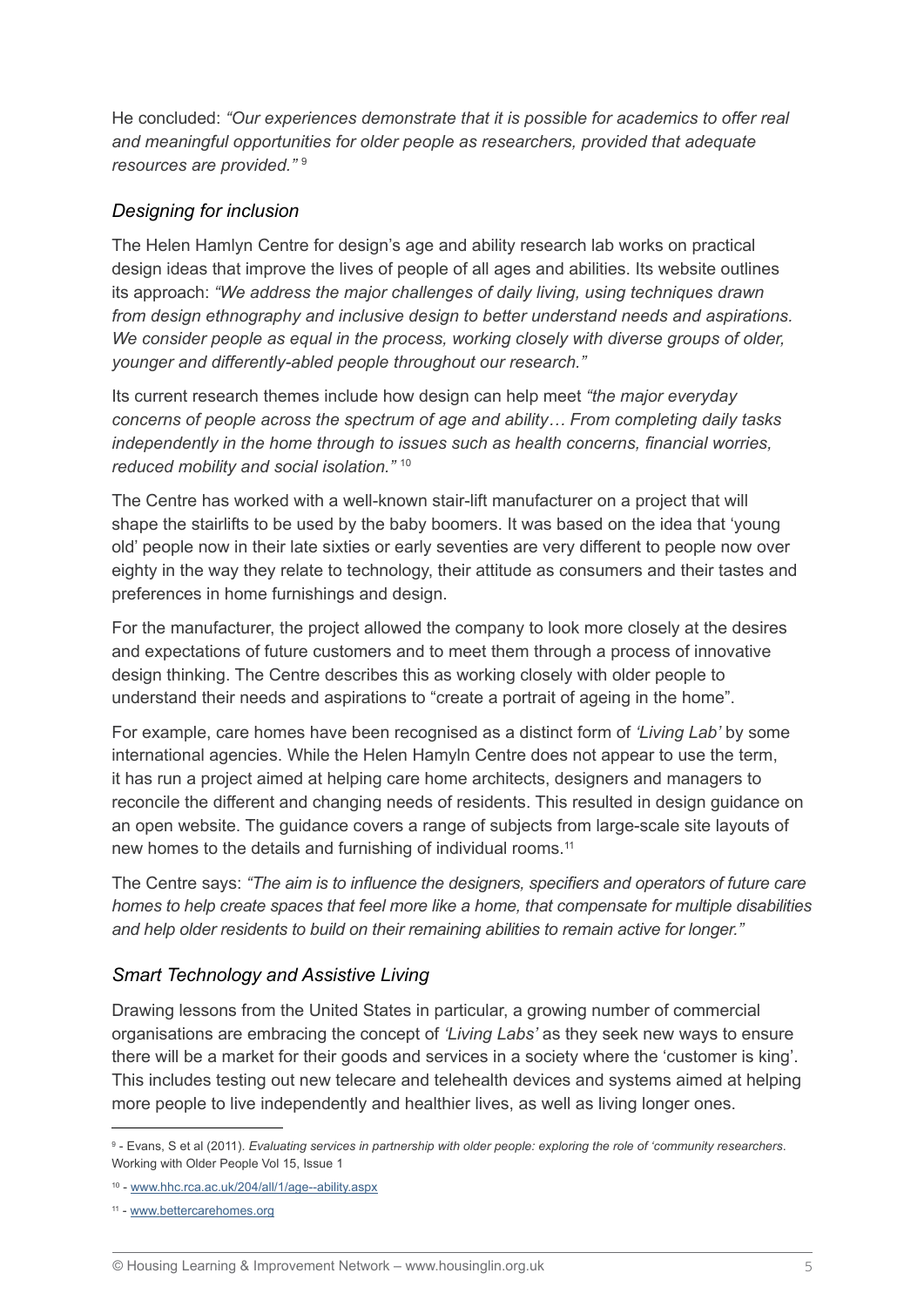This seems to be particularly the case in the United States, where the behaviour of residents is observed and data collected by researchers investigating the merging of new technologies with user-centred design. Interestingly, this work is reinforced and under-pinned by focus groups, formal interaction with residents, and other techniques, such as social media.

The use of the latter is articulated in another Housing LIN Viewpoint by Steve Ongeri. He writes: *"Some organisations say that social media help build trust with customers and engender a sense of belonging. From an older person's point of view, social media allow them to have their say, on their own terms."* <sup>12</sup>

#### *Collaboration and personalisation working*

The up2us project, funded by the Department of Health, covers pilot partnerships involving six housing and support providers in an alternative mutual model that could be a way forward in the era of personalisation and individual or personal budgets. The pilots are helping social care and support users to build local purchasing groups. The projects are helping people with individual budgets to increase their purchasing power by acting collectively to purchase their care and support.

In practice, the participants join a co-operative, retaining individual control over their own care but collectively sharing the responsibilities of employment, insurance, training, recruitment and other organisational burdens. Each partnership is developing links with other organisations such as user-led groups and independent advocates to address concerns that individuals will have little influence on the development and quality of service provision.

The partnerships are also responding to concerns that individual budgets could make existing provision unsustainable. Emerging findings suggest that collective negotiating will both increase service-users bargaining power and potentially afford some providers contracts of sufficient size that ensure an efficient service.<sup>13</sup>

#### *Elder Experience Lab*

Further afield, one leading American *'Living Lab'* effectively acts as a not-for-profit umbrella organisation "working with elders who open their lives to us".

The Business Innovation Factory (BIF) created the Elder Experience Lab in 2008 and uses an observational and ethnographic approach to understand how older people interact with their environments, utilize shared and private spaces, care for body and mind and stay connected with their friends and with the world.

While the BIF resource might be more product-focussed than the form of' *'Living Lab'* I am advocating here, its language and approach at least suggest similar goals.

Its website says: *"Too often the conversations about elder care innovation are dominated by the institutions that provide services. That conversation takes on a new dimension when the elder experience is put centre stage and elders, in their own voices, share first person insights about what works and what doesn't."* <sup>14</sup>

<sup>12 -</sup> Ongeri, S (2012). *Older People and Social Networking*. Viewpoint 29, Housing Learning and Improvement Network

<sup>13 -</sup> www.hact.org.uk/up2us

<sup>14 -</sup> www.businessinnovationfactory.com/nhf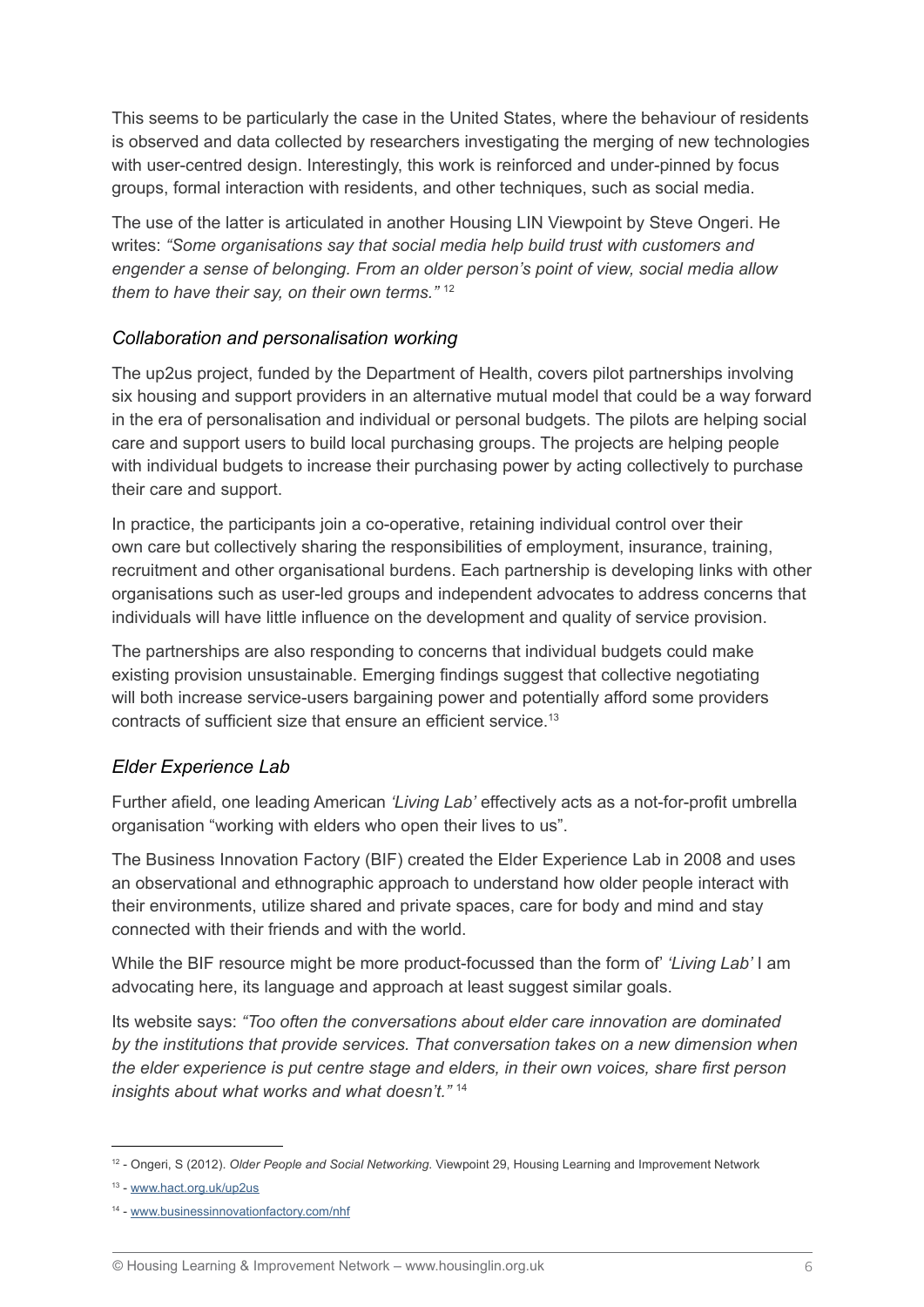# *CASALA Living Lab*

The model of testing through observation, augmented by intensive discussions, has been replicated in several European countries. These include the CASALA *Living Lab* in Dundalk, Ireland. The organisation's facilities include 'a reconfigurable model home' and a purposebuilt development of 16 smart aware apartment homes constructed specifically for Ambient Assisted Living applications.<sup>15</sup> In common with the EAC card game, a residents' panel of e-journalists provided much of the content.

While *'Living Labs'* can provide tenants, residents and service-users with a chance to shape provision at the start, the concept is about more than co-production.

*'Living Labs'* embody the aspiration of on-going – almost continuous - engagement. It is about developing relationships with customers to share and learn from experiences – rather than responding to a particular problem. In England, the principles have been widely used, sometimes without having the tag *'Living Lab'* attached.

For example, in the private sector, some retirement housing schemes can take the form of residents managing their own properties through leaseholders associations. This follows the introduction of the Commonhold and Leasehold Reform Act 2002 that allowed leaseholders dissatisfied with their landlord's management arrangements to take control of the management of their property. This has been recognised as giving choice and control back to leaseholders, including many in private retirement housing. Interestingly, at the time of writing, government has been consulting on the Right to Manage and the findings from the responses are due out shortly.16

The last decade has also seen the slow rise of co-production and co-housing. The Social Care Institute for Excellence defines co-production as 'active input by the people who use services', not just as 'producers'. Local authorities, older people and voluntary organisations work together to design and deliver services.<sup>17</sup>

Imogen Blood's and Jenny Pannell's Viewpoint provides examples of how co-production has shaped older people's housing in Dorset and Brighton and Hove. This paper also highlights the leading role of the Abbeyfield Society whose work is driven by the belief that older people have an important role to play amongst their family, friends and communities.<sup>18</sup> In developing new schemes, the Society involves older people in the design process and this continues into the governance and management of the scheme.

Furthermore, the idea of co-housing is finally starting to gain ground in Britain, although there are many more schemes in countries such as Denmark and the United States. Co-housing schemes are based on the principles of participation and shared responsibilities but are also characterised by a genuine democracy in management.19

Three older people's co-housing groups have recently partnered with Hanover HA to develop sites. Others are aiming for a mutual retirement housing model where retirement housing

 $18 -$  Ibid

<sup>15 -</sup> www.casala.ie

<sup>16 -</sup> DCLG (2012). *Giving Tenants Control: Rights to Transfer and Rights to Manage Regulations Consultation*.HM Government

<sup>17 -</sup> www.scie.org.uk/publications/briefings/briefing31

<sup>19 -</sup> Brenton, M (2008). *The Co-Housing Approach to Lifetime Neighbourhoods*. Factsheet No 29, Housing Learning and Improvement Network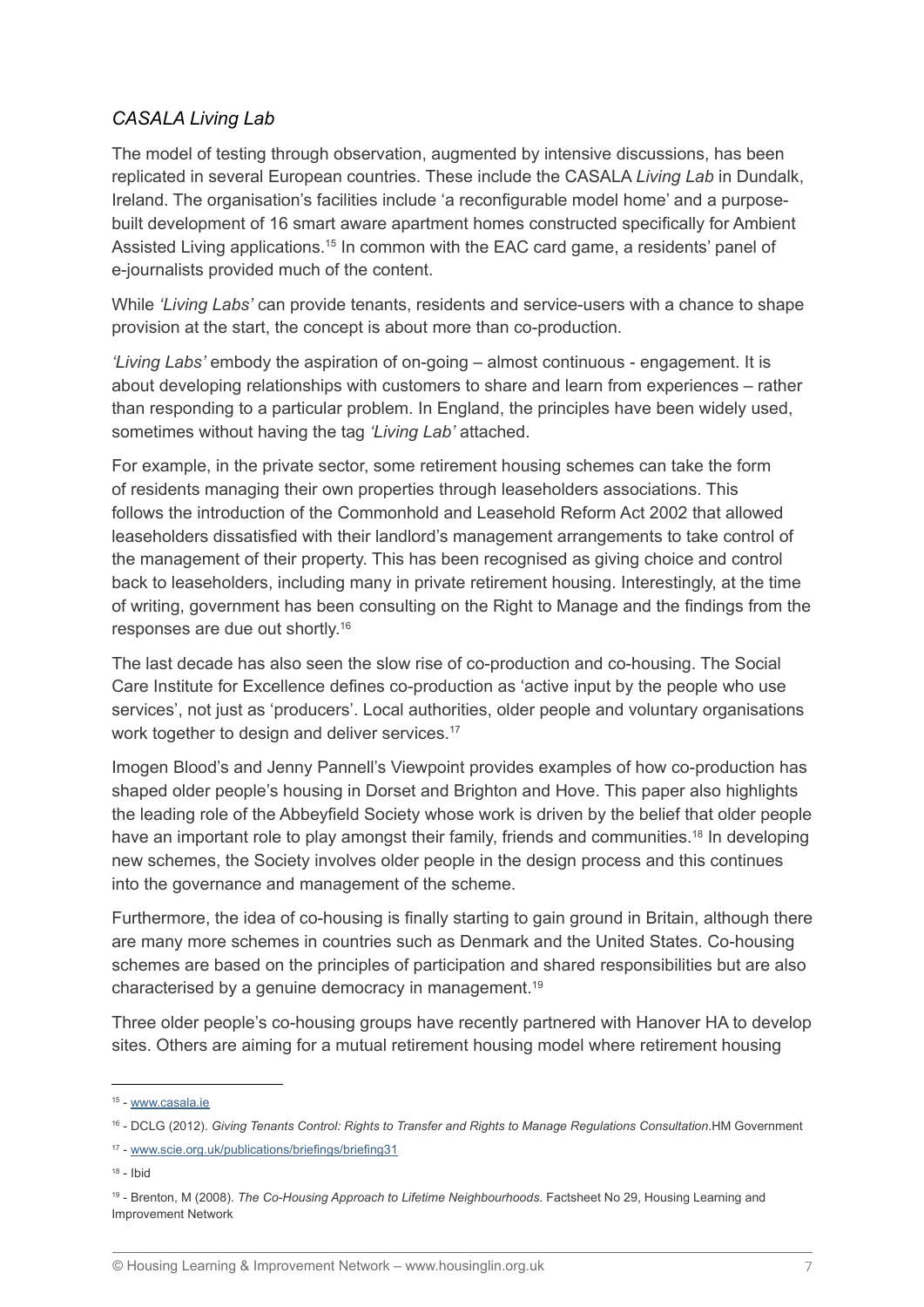is built on land owned by a community land trust which rents properties to tenants who will manage their development on a democratic basis.

Could this also be the way forward on implementing the recommendations of the HAPPI report and the co-creation of age-friendly housing to enable older people to live well at home? 20, 21

## **Making sense of Living Labs**

More widely, I believe that the *'Living Lab'* concept represents an extension of the personalisation agenda, tailoring housing and care and support services to the individual. Moving into extra care housing should not represent the completion of the relationship but an early staging post.

Successive governments have placed an emphasis on personalised services and genuine involvement of tenants or service users in the planning and delivery of services.

Published in July 2011, the Open Public Services white paper said: "People will be able to choose what sort of service they want and find the best provider to meet their needs." It continued: "In a world where people are making informed choices about almost every aspect of their life, amplified by the opportunities brought by new technology, public services have to be equally responsive to people's demands if they are to retain people's trust." <sup>22</sup>

Pledging that people should use their voice in designing and managing the services they use, the white paper makes clear that ministers' have a commitment to real user involvement. Furthermore, it pledged to work with councils and other partners to bring personalised budgets to the local care and support programmes, reiterated in the recent Department of Health social care white paper.<sup>23</sup>

The Open Public Service white paper also emphasised that genuine choice depended on people having access to information to make decisions and it pledged to ensure that happens. Some have spoken of overturning the conventional passive relationship between the users of services and those who serve them.<sup>24</sup> So what does this mean for housing with care, including extra care housing?

As highlighted in an earlier Housing LIN factsheet by Shena Latto and Nigel King, a central tenet of maintaining independence in later life in extra care housing is the promotion of independence and avoidance of institutional solutions to care and support, and the importance of user-centred approaches, in particular involvement in both the development and provision of services. *"At the heart of older people's ability to live independent lives lies their capacity to make choices; seek personal fulfilment through activities and relationships; and exercise control over their surroundings."* <sup>25</sup>

<sup>20 -</sup> Homes and Communities Agency (2009). *Housing our Ageing Population: Panel for Innovation*. HCA

<sup>21 -</sup> Porteus, J (2011). Living Well at Home. All Party Parliamentary Group on Housing and Care for Older People Inquiry report. Counsel & Care

<sup>22</sup> - Cabinet Office (2012). *Open Public Service 2012*. HM Government

<sup>&</sup>lt;sup>23</sup> - DH (2012). *Caring for our Future: Reforming Care and Support* .HM Government

<sup>24 -</sup> Pannell, J and Blood, I (2012). ibid

<sup>25 -</sup> Latto, S and King, N (2004). *User Involvement in Extra Care Housing.* Factsheet No 8, Housing Learning and Improvement Network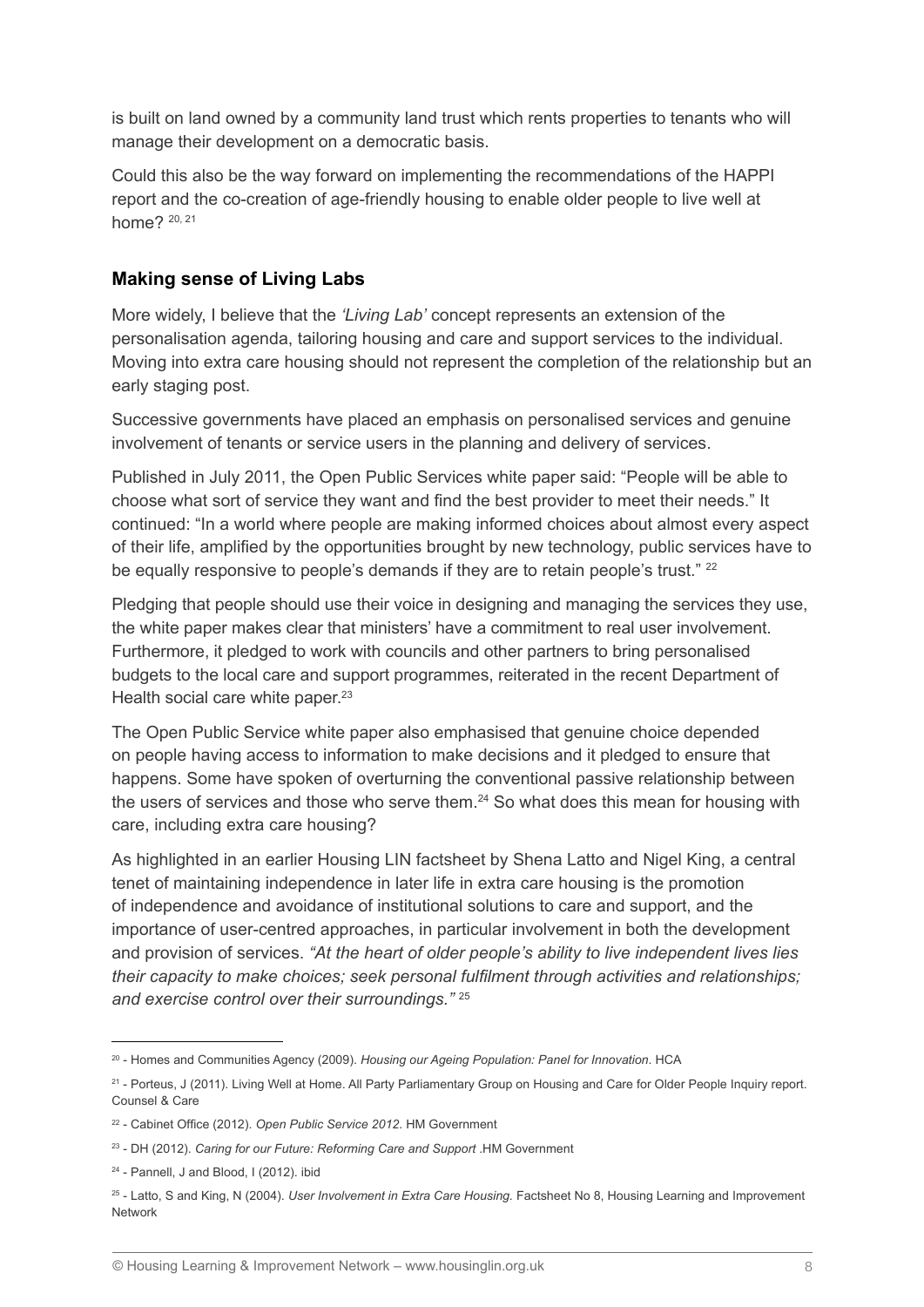In addition, they cite the importance of the early drivers of the Supporting People programme in recognising the value of a person-centred approach to shaping service delivery. They quote:

*"Services which only involve people because they are required to, will tend to see involvement as a separate activity and not as an integral part of the process of empowering people and of delivering services. By contrast, services that see involvement as a means of facilitating independence and inclusion, can point to a range of ways that people have been provided with the skills and opportunities, not only to have a say in services, but to have increased control in how they live their lives."* <sup>26</sup>

However, whether one delivers this through regulation, standards or good practice, practice in the sector remains variable. As Latto and King stated:

*"What is clear is that commissioners and providers need to take a thought-through and clear approach to user involvement. This involves, above all, clarity and realism about objectives (is the aim to inform, to consult, to stimulate, to engage in direct management and operation, to contribute to, or to have the power to make or veto decisions?) as well as a careful and facilitated development of techniques and opportunities for involvement."*

But, what is clear to me is that we need to move beyond 'lip service' of involvement and create a new social innovation movement that can ensure that extra care housing residents can exercise real choice and control. One such technique is the *'Living Lab'*. This is not about treating residents as 'specimens' in laboratory conditions, this is about adapting existing structures or building new ones to enable residents to determine or extend their autonomy and/or engage in wider community activities should they so wish. However, this will require a radical new way of working!

The way forward I am advocating therefore is for housing with care commissioners, designers and providers to pledge to commit to at least some of the following characteristics of 'a living lab' or comprehensive user engagement. They include:

- Explicit recognition that residents are consumers
- Commissioners and providers should state a commitment to some form of co-design in all new housing with care
- Use on-going engagement to create a living, changing portrait of the needs, wishes and experiences of their residents
- Promote and support active residents' or leaseholders' associations
- Explore options for working with local people seeking to constructively develop innovative forms of housing provision that meets the demands, needs and aspirations of an ageing population

<sup>26 -</sup> ODMP (2003). *Supporting People – A Guide to User Involvement for Organisations Providing Housing Related Support Services*. HM Government

<sup>©</sup> Housing Learning & Improvement Network – www.housinglin.org.uk 9